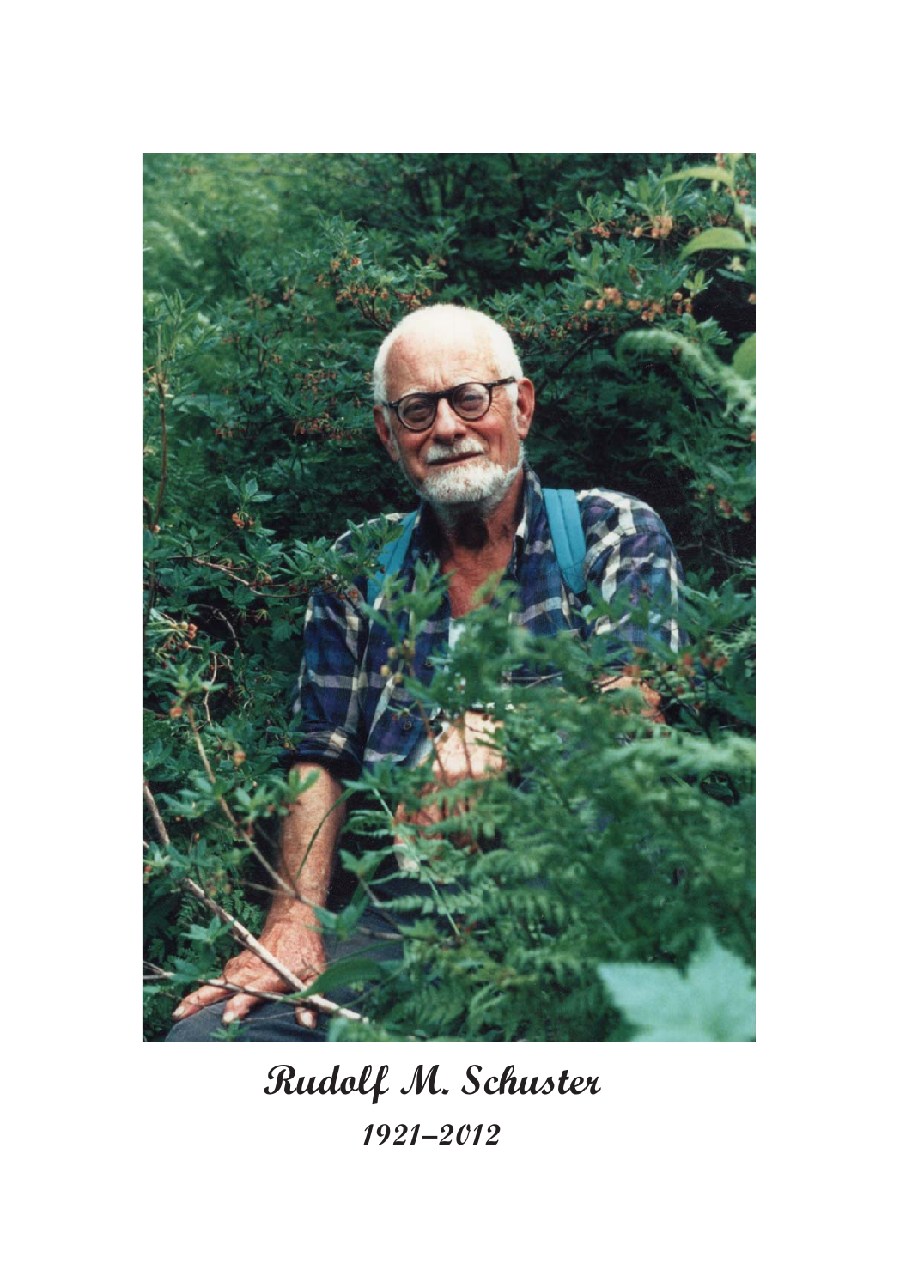## RUDOLF M. SCHUSTER, IN MEMORIAM

The year 2021 marks the 100th anniversary of the birth of R.M. Schuster. His outstanding works, based on a thorough study of morphology and the incredible experience of field research in various regions of the world, are an invaluable guide for researchers in different parts of the world. Schuster's work gave a powerful impetus to the development of taxonomy, phylogeny and biogeography of liverworts in almost all regions of the world.

This volume of Bryological journal Arctoa dedicated to his memory aims, on one hand, to pay tribute to the great scientist, and on the other, to present different directions of development of modern hepaticology, developing his ideas and continuing his research in different regions of the world.

This edition represents most of the main areas in which Schuster worked but first we put a few notes with the memories of those who were lucky enough to communicate and work with Schuster. This is followed by Gradstein's article (pp. 119–125), devoted to Schuster's contribution to hepaticology, including discussion of some of the key points of Schuster's work, supplements previously published articles on Schuster with new facts of his biography, in particular, unknown episodes from Rudy's field trips.

Despite the fact that it is widely known about Schuster's collecting trips, few people imagine the volume of his collections. The article by Matt von Konrat and co-authors (pp. 126–137) reveals this mystery and gives a visual idea of the scale of the collection and the representativeness of the regions in which the specimens were collected. In addition, it provides a complete bibliography of Schuster's publications and an appendix contains a huge list of taxa described by Schuster, indicating the source in which the taxon was first published.

Having developed a global system of liverworts, Schuster adhered to conservative views, treating the higher taxa of liverworts very broadly. However, he emphasized that "My own view is that the subjective matter of hierarchy adopted is of slight importance – it is not a matter of relative "correctness" and I am not overly concerned whether my suborders are inflated into orders, and orders into superorders. Time, probably, is on the side of the Schljakov classification. My chief concern is that, if eventually adopted, the Schljakov "inflation" of my system (Schuster, 1966, 1972) needs considerable cleaning of untidy group perimeters" (Schuster, 1984: 931 – 932). The use of molecular phylogenetic methods has made significant corrections to the Schuster system and made it possible to clarify the perimeters of both higher taxonomic units, as well as genera and species. One of the papers in this edition (Potemkin & Vilnet, pp. 138–148), describes the new genus Rudolgaea named after R.M. Schuster and his first wife O.M. Schuster who remained his constant assistant until her death. The paper by Mamontov et al. (pp. 159–169), is devoted to clarifying the perimeters of taxa based on an integrative approach, and Konstantinova et al. (pp. 149–169) describe new species from the Sino-Himalaya.

In the preface to New Manual of Bryology Schuster wrote: "Bryology has "grown up" in the wrong parts of the world – especially in the biologically depauperate northern portion of Europe and in the glaciated parts of North America. Not only has this geographical restriction limited research on taxonomic problems, but it has equally served to restrict our understanding of cytology (chromosome counts of most primitive families of Hepaticae are unknown, or virtually so, because these groups evolved in Gondwanaland), of ecology, and phytogeography" and "It is to be hoped that this new generation of workers will include a large representation not just from three current centers of Bryophyte research (Europe, North America, Japan) but from tropics and antipodes" (Schuster, 1983: iii). The beginning of the 21st century was marked by the rapid development of taxonomic research in the southern hemisphere. The focus of liverwort diversity studies is increasingly shifting to the tropics and the Southern Hemisphere. In this edition, we follow Schuster (1983: iii) who tried to remove this "holarctic bias" including several papers on liverworts of Southern Hemisphere.

Engel's paper, which is a continuation of his long series of articles about Austral Hepaticae, includes the description of a species new to science that is endemic to New Zealand. Another description of a new endemic species from Australia is given in the article of Cargill (pp. 175–186).

The family Lejeuneaceae was one of the first subjects of Schuster's study, his first publications on North American Lejeuneaceae appeared in 1954 and the study of this family was a red thread through his whole life. The last years of Rudy's life were devoted to work on this family, work that he could not finish. At his country house in Conway, where he was making drawings of species of Lejeuneaceae, Rudy had bundles of illustrations of species of this family, the processing of which, as he expected, he failed to complete. Therefore, it is symbolic that one of the major articles in this issue by Renner, de Lange & Glenny (pp.  $187-212$ ) is a synopsis the genus *Lejeu*nea from the family Lejeuneaceae in one of Rudy's favourite regions of the Southern Hemisphere – New Zealand.

The genus Cephaloziella remains one of the most poorly studied groups, its taxonomy is very confusing. According to Schuster (1980: 39), "Perhaps no genus of Hepaticae is more difficult than Cephaloziella", and on the same page, in one of the footnotes so characteristic for all of Schuster's publications, "Taxonomic chaos in Cephaloziella not only because of enormous degree of splitting practiced in this group, and because of the ambiguity of Douin's species, but also because the species are minute, exhibit few good taxonomic characters, and demonstrate an extraordinary polymorphism". Kiebacher & Urmi's work (pp. 213–218) is a small step in the